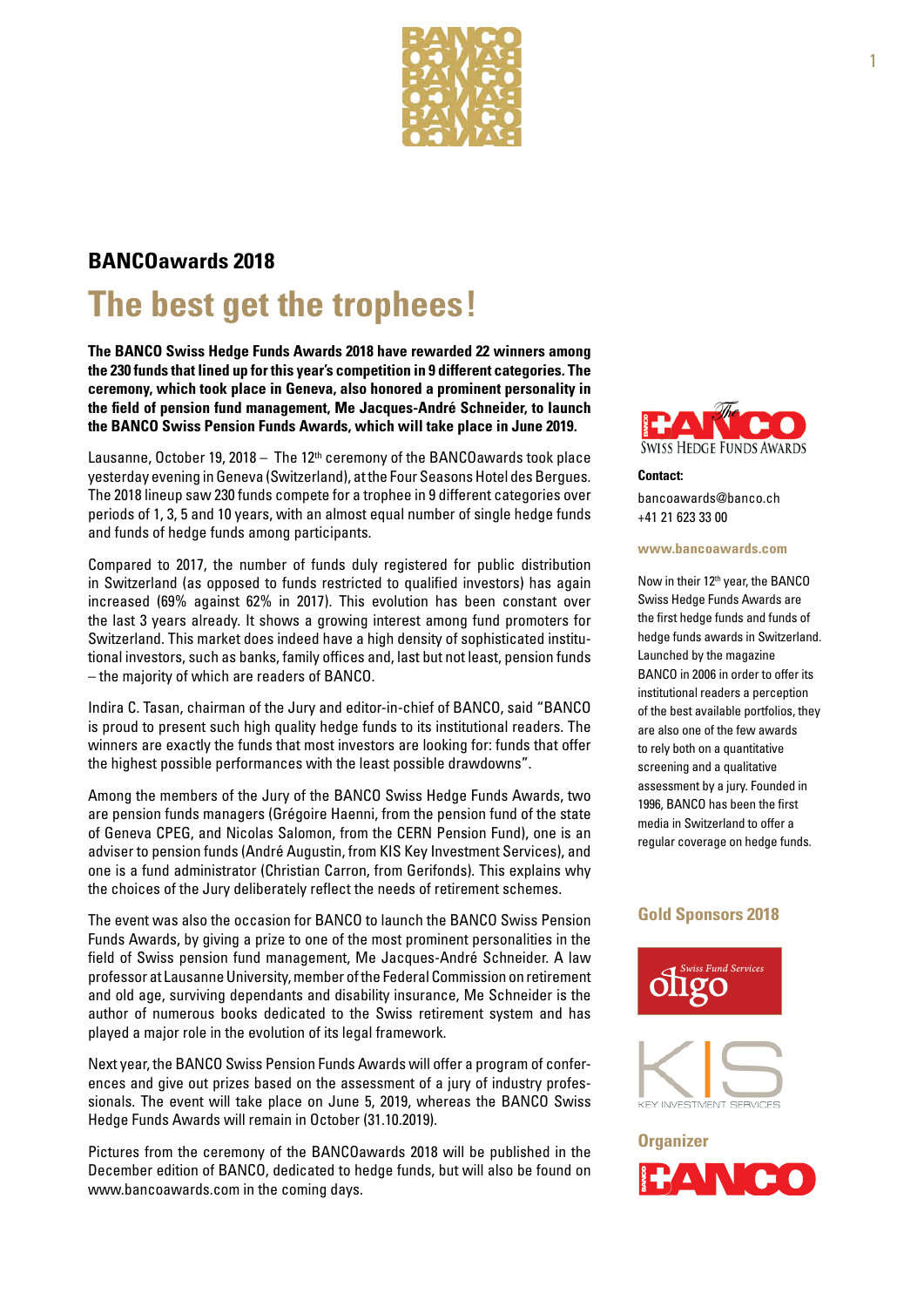

# **The BANCO Swiss Hedge Funds Awards 2018 - Winners List -**

### **Winners in the category Funds of Hedge Funds**

#### **Long/Short Equity**

- **1 an** Prima Capital Fund Ltd.\*
- **3 ans** Prima Capital Fund Ltd.\*
- **5 ans** Long/Short Selection Lynx

#### **MULTISTRATEGY DEFENSIVE BIAS**

- **1 an** Arowana Asian Fund Limited
- **3 ans** Arowana Asian Fund Limited
- **5 ans** UBS Neutral Alpha Strategies Limited\*

#### **MultiStrategy No Bias**

- **1 an** Cat Gryphon Fund\*
- **3 ans** PCAM Blue Chip Ltd.\*
- **5 ans** PCAM Blue Chip Ltd.\*
- **10 ans** PCAM Blue Chip Ltd.\*

#### **OTHER STRATEGIES**

**1 an** Philae - Healthcare Biotech Fund\*

#### **« Other Strategies » Category**:

In order to allow funds that belong to strategies with less than 10 eligible candidates to compete for the BANCO Swiss Hedge Funds Awards 2018, the Jury has decided to reward the most appealing portfolio for each period. The funds of hedge funds that were pooled under this category originally belonged to the following categories: Long/Short Sectorial, Fixed Income, Multi-Strategy Aggressive Bias, Global Macro, and Emerging Markets.

*(\*) For qualified investors only*



#### **Contact:** [bancoawards@banco.ch](mailto:bancoawards@banco.ch) +41 21 623 33 00

#### **[www.bancoawards.com](http://www.bancoawards.com)**

Now in their 12th year, the BANCO Swiss Hedge Funds Awards are the first hedge funds and funds of hedge funds awards in Switzerland. Launched by the magazine BANCO in 2006 in order to offer its institutional readers a perception of the best available portfolios, they are also one of the few awards to rely both on a quantitative screening and a qualitative assessment by a jury. Founded in 1996, BANCO has been the first media in Switzerland to offer a regular coverage on hedge funds.

#### **Gold Sponsors 2018**